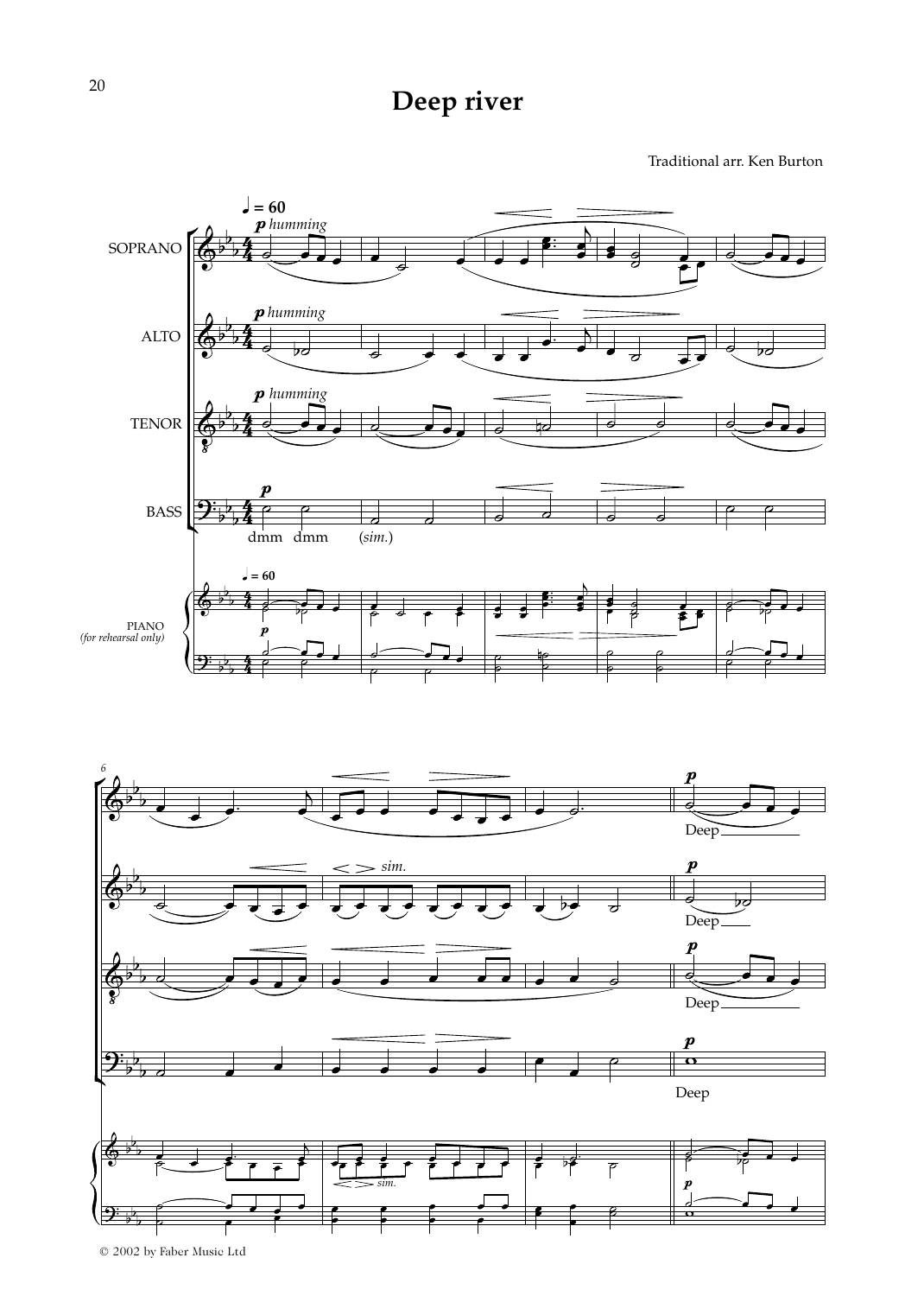## **Rivers of Babylon**

Traditional arr. Ken Burton



© 2002 by Faber Music Ltd